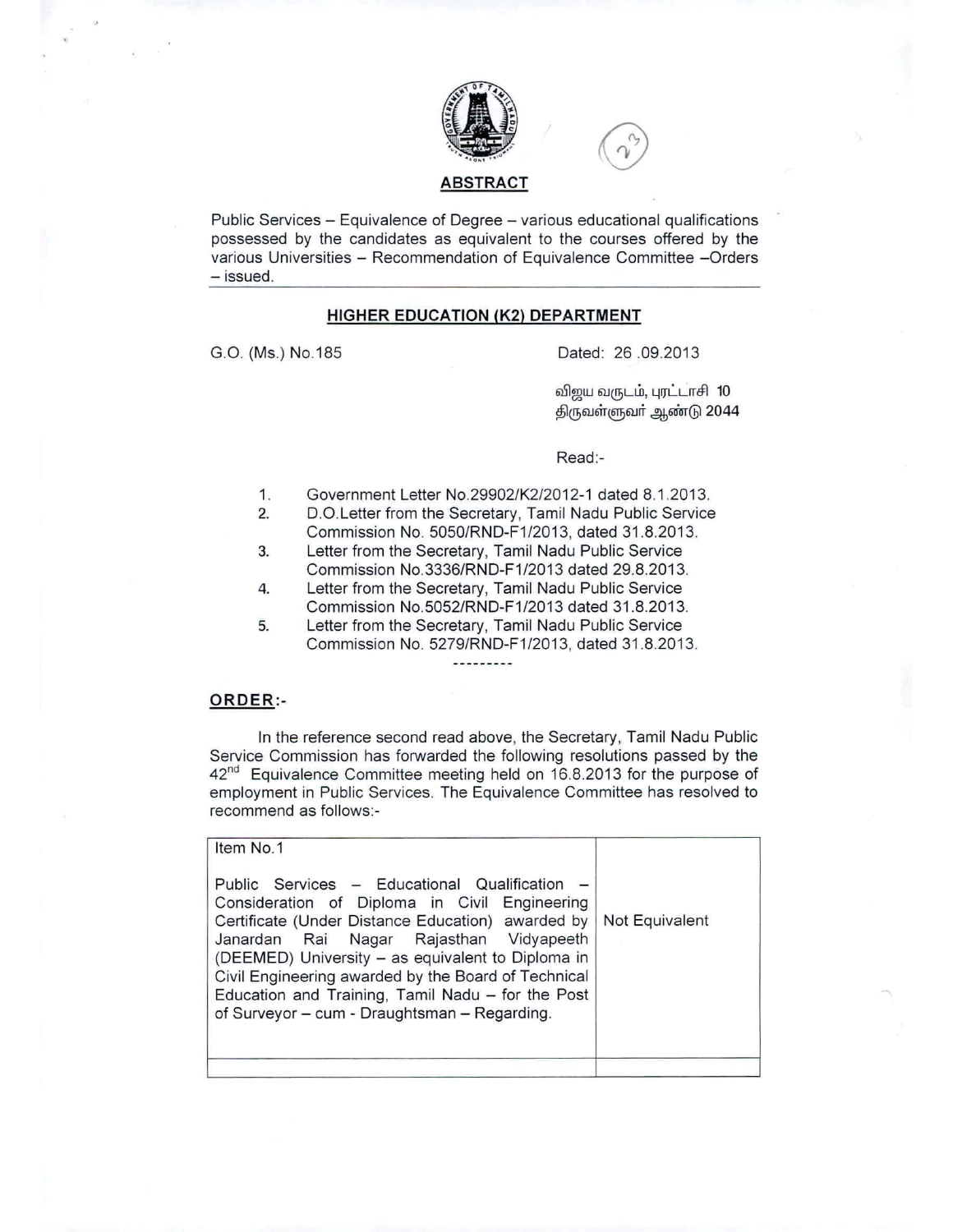| Item No.2.<br>Pubic Services - Educational Qualification -<br>consideration of B.A., History (Vocational) awarded<br>by Madurai Kamaraj University as Equivalent to<br>B.A., History - for the purpose of employment in                                     | Equivalent                                                                                                                                                      |
|-------------------------------------------------------------------------------------------------------------------------------------------------------------------------------------------------------------------------------------------------------------|-----------------------------------------------------------------------------------------------------------------------------------------------------------------|
| public services - Regarding.                                                                                                                                                                                                                                |                                                                                                                                                                 |
| Item No.3.                                                                                                                                                                                                                                                  |                                                                                                                                                                 |
| Public Services - Educational qualification<br>Consideration of M.Sc., Plant Science degree<br>of Madras as<br>course awarded by University<br>equivalent to M.Sc., Botany for the purpose of<br>employment in Public Services.                             | Equivalent                                                                                                                                                      |
| Item No. 4                                                                                                                                                                                                                                                  |                                                                                                                                                                 |
| Public Services - Educational Qualification<br>Consideration of whether (1) B.Sc., degree in<br>physics with specialization in PC Hardware and<br>Networking - Lady Doak College, Madurai Kamaraj<br>University as Equivalent to B.Sc. Physics.             | Further report on the<br>percentage of syllabi<br>equivalence to be<br>got from<br>the                                                                          |
| (2) B.Sc. (Spl) Physics with Computer application -<br>Madurai Kamaraj University as equivalent to B.Sc.,<br>degree in Physics.                                                                                                                             | Universities<br>concerned. The full<br>the<br>report of<br>Chairman, Board of<br>Studies should<br>be<br>the<br>placed before<br>Equivalence<br>Committee.      |
| (3) B.A. Functional Tamil course of Pondycherry<br>University as equivalent to B.A., Tamil degree of<br>University of Madras.                                                                                                                               |                                                                                                                                                                 |
| (4) B.A., Communicative English by Manonmaniam<br>Sundaranar University as equivalent to B.A. English<br>for the purpose of employment in Public Services.                                                                                                  |                                                                                                                                                                 |
| Item No.5<br>Public Services - Educational Qualification<br>$\qquad \qquad \blacksquare$<br>Consideration of M.Sc Applied Geography awarded<br>by Madras University as equivalent to M.Sc<br>Geography for the purpose of employment in Public<br>Services. | Copy of full report<br>on the equivalence<br>Madurai<br>from the<br>University<br>Kamaraj<br>placed<br>should be<br>the<br>before<br>Equivalence<br>Committee.  |
| Item No.6<br>Qualification<br>Services - Educational<br>$\sim$<br>Public<br>Recognition of four years Integrated B.Ed., Course<br>awarded by Pondicherry University for the purpose<br>of employment Graduate Teachers in Tamil Nadu -<br>Regarding.        | The Committee has<br>examined and has<br>recommended<br>not<br>based on the report<br>Nadu<br>Tamil<br>of<br><b>Education University</b><br>on lack of required |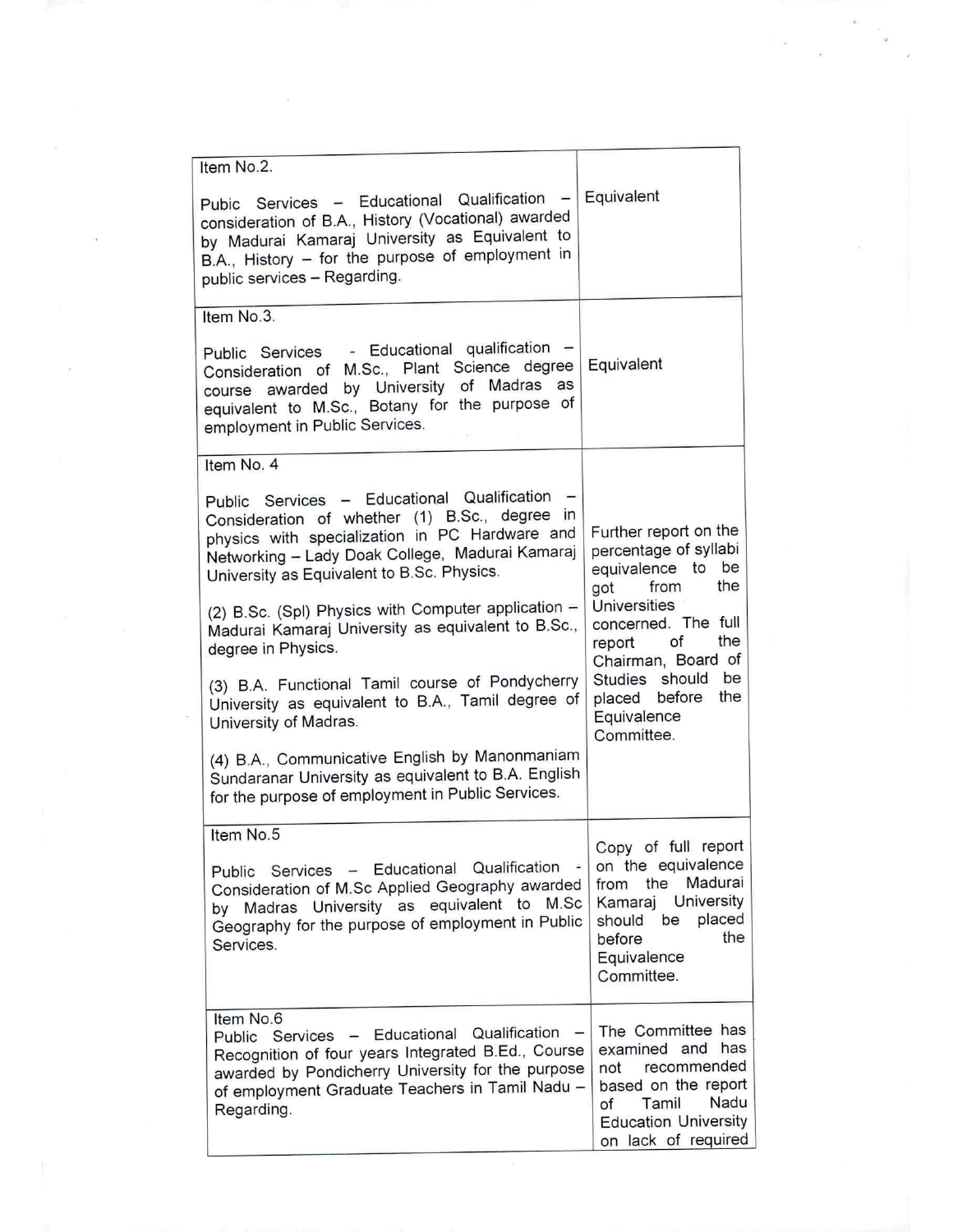|                                                                                                                                                                                                                                                                                 | content for B.Ed.,<br>Curriculum,<br>as<br>follows:                                                                                                                                   |
|---------------------------------------------------------------------------------------------------------------------------------------------------------------------------------------------------------------------------------------------------------------------------------|---------------------------------------------------------------------------------------------------------------------------------------------------------------------------------------|
|                                                                                                                                                                                                                                                                                 | 1.<br>Absence<br>оf<br>of<br>indepth<br>study<br>core papers.                                                                                                                         |
|                                                                                                                                                                                                                                                                                 | 2. Lack of academic<br>flexibility and as the<br>course<br>does<br>not<br>offer any elective<br>subject emphasizing<br>upon supplementary<br>course of study in<br>Teacher Education. |
|                                                                                                                                                                                                                                                                                 | 3.<br>Shortage<br>оf<br>practical<br>components such as<br>Psychology<br>practical, field based<br>action research and<br>camp activities.                                            |
| Item No.7<br>Public Services - Educational Qualification<br>$\overline{\phantom{a}}$<br>Consideration of M.A. degree in Tamil Literature &<br>Culture awarded by University of Madras<br>as<br>equivalent to M.A. Tamil for the purpose<br>of<br>employment in Public Services. | Equivalent<br>in<br>M.A.<br>respect<br>of<br>degree<br>in<br>Tamil<br>Literature & Culture.                                                                                           |
| Public Services - Educational Qualification<br>Consideration of M.A. degree in Historical Studies<br>awarded by University of Madras as equivalent to<br>M.A. History for the purpose of employment in<br>Public Services.                                                      | Further<br>detailed<br>report<br>on<br>percentage of syllabi<br>equivalence should<br>be got for<br>M.A.<br>degree in Historical<br>Studies.                                          |

2. The Government after careful consideration have decided to accept the recommendation of the Equivalence Committee and direct the following various educational qualifications possessed by the candidates as equivalent to the courses mentioned therein.

| Resolution No.2.                                                                                                                                                                  |  |
|-----------------------------------------------------------------------------------------------------------------------------------------------------------------------------------|--|
| Pubic Services - Educational Qualification -<br>consideration of B.A., History (Vocational) Equivalent<br>awarded by Madurai Kamaraj University as<br>Equivalent to B.A. History. |  |